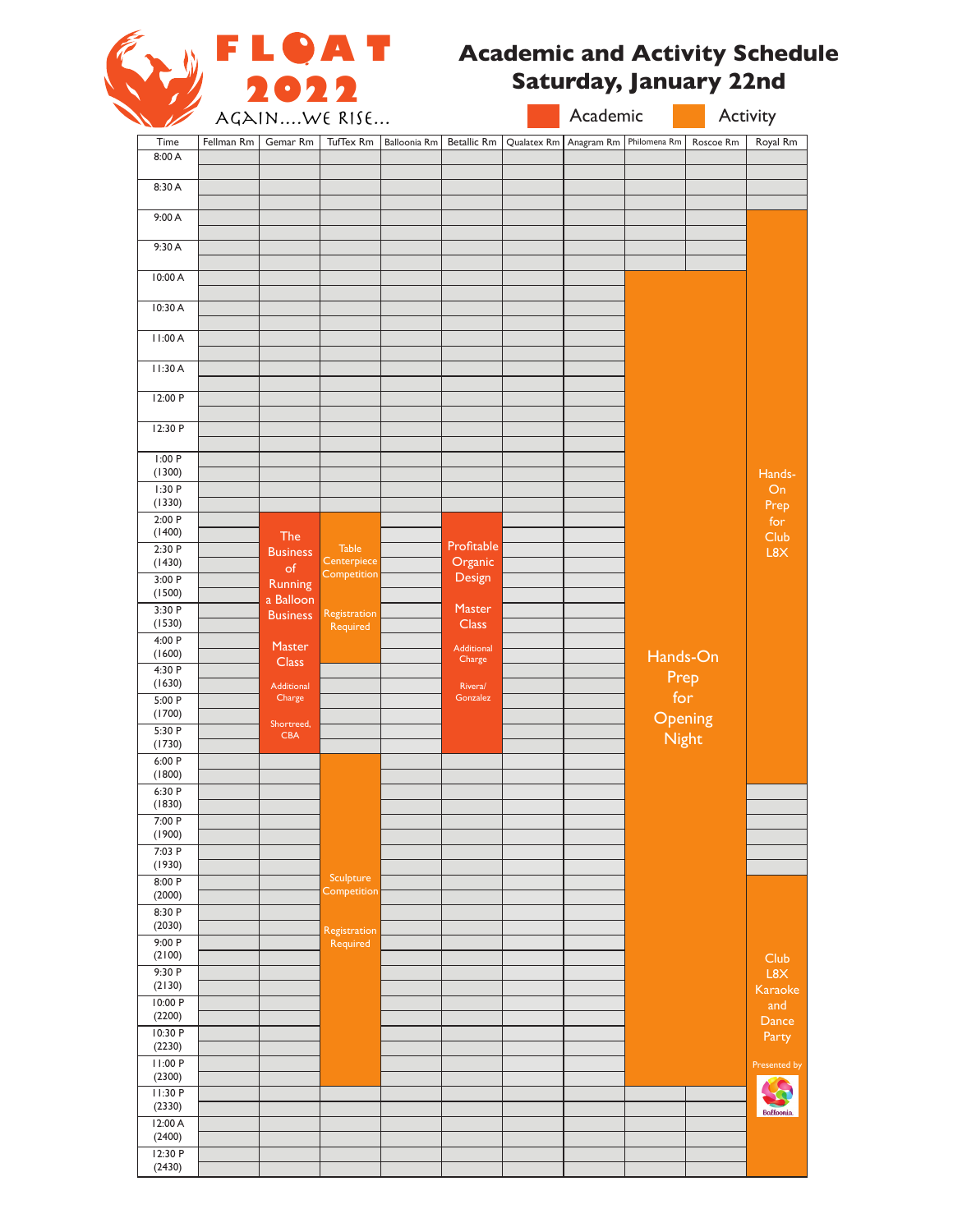

# **Academic and Activity Schedule Sunday, January 23rd**

| $\overline{\phantom{a}}$ |                    | AGAINWE RISE                |                             |                     | Academic           |                              | Activity   |              |                                                  |          |
|--------------------------|--------------------|-----------------------------|-----------------------------|---------------------|--------------------|------------------------------|------------|--------------|--------------------------------------------------|----------|
| Time                     | Fellman Rm         | Gemar Rm                    | TufTex Rm                   | <b>Balloonia Rm</b> | <b>Betallic Rm</b> | Qualatex Rm                  | Anagram Rm | Philomena Rm | Roscoe Rm                                        | Royal Rm |
| 8:00 A                   |                    | The                         |                             |                     |                    |                              |            |              |                                                  |          |
| 8:30 A                   |                    | Grand                       | <b>Marquees</b>             |                     |                    |                              |            |              |                                                  |          |
|                          |                    | <b>Balloon</b>              | That<br>Make                |                     |                    |                              |            |              |                                                  |          |
| 9:00 A                   |                    | Tour<br><b>USA</b>          | <b>MONEY</b>                |                     |                    |                              |            |              |                                                  |          |
| 9:30A                    |                    | Part One                    |                             |                     |                    |                              |            |              |                                                  |          |
| 10:00 A                  |                    |                             | Master<br><b>Class</b>      |                     |                    |                              |            |              |                                                  |          |
|                          |                    | Master<br><b>Class</b>      |                             |                     |                    |                              |            |              |                                                  |          |
| 10:30 A                  |                    | Additional                  | Additional<br>Charge        |                     |                    | <b>CBA</b><br><b>Testing</b> |            |              |                                                  |          |
| 11:00 A                  |                    | Charge                      | Lambert/                    |                     |                    | Pre-Enrollment               |            |              | Hands-On                                         |          |
|                          |                    | Lewis/                      | Lambert                     |                     |                    | Required                     |            |              | Prep for                                         |          |
| 11:30A                   |                    | <b>Davies</b>               |                             |                     |                    |                              |            |              | Opening<br><b>Night</b>                          |          |
| 12:00 P                  |                    |                             |                             |                     |                    |                              |            |              |                                                  |          |
|                          |                    |                             |                             |                     |                    |                              |            |              |                                                  |          |
| 12:30 P                  |                    |                             |                             |                     |                    |                              |            |              |                                                  |          |
| 1:00P                    |                    |                             |                             |                     |                    |                              |            |              |                                                  |          |
| (1300)<br>1:30P          |                    |                             |                             |                     |                    |                              |            |              |                                                  |          |
| (1330)                   | The                |                             |                             |                     |                    |                              |            |              |                                                  |          |
| 2:00P                    | <b>FLOAT</b>       |                             |                             |                     |                    |                              |            |              |                                                  |          |
| (1400)<br>2:30P          | Vendor<br>Showcase | The<br>Grand                | Make<br>Your                |                     |                    |                              |            |              |                                                  |          |
| (1430)                   |                    | <b>Balloon</b>              | Social                      |                     |                    |                              |            |              |                                                  |          |
| 3:00P<br>(1500)          |                    | Tour                        | Media                       |                     |                    |                              |            |              |                                                  |          |
| 3:30 P                   |                    | <b>USA</b>                  | Work                        |                     |                    |                              |            |              |                                                  |          |
| (1530)                   |                    | Part Two                    | for You                     |                     |                    |                              |            |              |                                                  |          |
| 4:00 P<br>(1600)         |                    | Master                      | Master                      |                     |                    |                              |            |              |                                                  |          |
| 4:30 P                   |                    | <b>Class</b>                | <b>Class</b>                |                     |                    |                              |            |              |                                                  |          |
| (1630)                   |                    | <b>Additional</b><br>Charge | <b>Additional</b><br>Charge |                     |                    |                              |            |              |                                                  |          |
| 5:00 P<br>(1700)         |                    |                             |                             |                     |                    |                              |            |              |                                                  |          |
| 5:30 P                   |                    | Lewis/<br><b>Davies</b>     | <b>Dirks</b>                |                     |                    |                              |            |              |                                                  |          |
| (1730)<br>6:00 P         |                    |                             |                             |                     |                    |                              |            |              |                                                  |          |
| (1800)                   |                    |                             |                             |                     |                    |                              |            |              | <b>Opening Night</b><br>Session 1 - Presented by |          |
| 6:30 P                   |                    |                             |                             |                     |                    |                              |            |              | betallatex                                       |          |
| (1830)<br>7:00 P         |                    |                             |                             |                     |                    |                              |            |              |                                                  |          |
| (1900)                   |                    |                             |                             |                     |                    |                              |            |              | betallic                                         |          |
| 7:03 P<br>(1930)         |                    |                             |                             |                     |                    |                              |            |              |                                                  |          |
| 8:00 P                   |                    |                             |                             |                     |                    |                              |            |              |                                                  |          |
| (2000)<br>8:30 P         |                    |                             |                             |                     |                    |                              |            |              |                                                  |          |
| (2030)                   |                    |                             |                             |                     |                    |                              |            |              | <b>Opening Night</b>                             |          |
| 9:00 P                   |                    |                             |                             |                     |                    |                              |            |              | Session 2 - Presented by                         |          |
| (2100)<br>9:30 P         |                    |                             |                             |                     |                    |                              |            |              | <b>betallatex</b>                                |          |
| (2130)                   |                    |                             |                             |                     |                    |                              |            |              | betallic                                         |          |
| 10:00 P                  |                    |                             |                             |                     |                    |                              |            |              |                                                  |          |
| (2200)<br>10:30 P        |                    |                             |                             |                     |                    |                              |            |              |                                                  |          |
| (2230)                   |                    |                             |                             |                     |                    |                              |            |              |                                                  |          |
| 11:00 P<br>(2300)        |                    |                             |                             |                     |                    |                              |            |              |                                                  |          |
| 11:30 P                  |                    |                             |                             |                     |                    |                              |            |              |                                                  |          |
| (2330)                   |                    |                             |                             |                     |                    |                              |            |              |                                                  |          |
| 12:00 A<br>(2400)        |                    |                             |                             |                     |                    |                              |            |              |                                                  |          |
| 12:30 P                  |                    |                             |                             |                     |                    |                              |            |              |                                                  |          |
| (2430)                   |                    |                             |                             |                     |                    |                              |            |              |                                                  |          |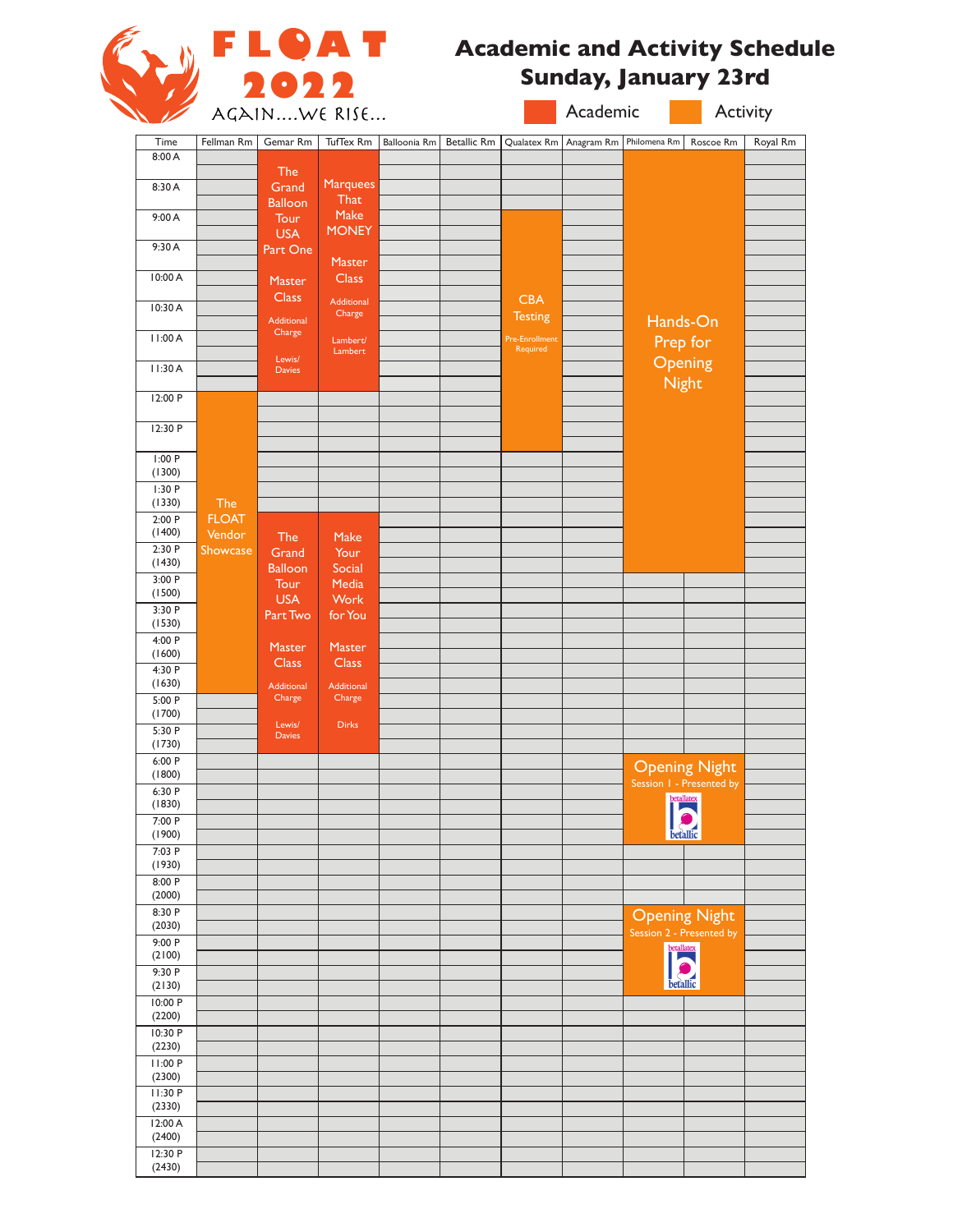

# **Academic and Activity Schedule Monday, January 24th**

|                                                                                                                                     | AGAINWE RISE           |          |                        |                        |                               | Academic                      |                              | *Virtual Option<br>Activity |           |                            |  |
|-------------------------------------------------------------------------------------------------------------------------------------|------------------------|----------|------------------------|------------------------|-------------------------------|-------------------------------|------------------------------|-----------------------------|-----------|----------------------------|--|
| Time                                                                                                                                | Fellman Rm             | Gemar Rm | TufTex Rm              | Balloonia Rm           | Betallic Rm                   | Qualatex Rm                   | Anagram Rm                   | Philomena Rm                | Roscoe Rm | Royal Rm                   |  |
| 8:00 A                                                                                                                              |                        | Go       |                        | Let's                  | <b>Classically</b>            | Mini                          | <b>Bada Bing</b>             |                             |           | <b>G</b> Balloon           |  |
| 8:30 A                                                                                                                              |                        | Green    |                        | Use                    | Organic                       | <b>Marquees</b>               | <b>Bada Boom</b><br>Airloonz |                             |           | <b>Beach</b>               |  |
|                                                                                                                                     |                        |          |                        | Decolink!              |                               | w/ a Twist                    |                              |                             |           | <b>Bar</b>                 |  |
| 9:00 A                                                                                                                              |                        | Pinto    |                        | Moncada,<br><b>CBA</b> | Williams/<br>Byrne*           | Ochitwa,<br>$CBA*$            | Vinson,<br><b>CBA</b>        |                             |           | Vasconcelos                |  |
| 9:30 A                                                                                                                              |                        |          |                        |                        |                               |                               |                              |                             |           |                            |  |
| 10:00 A                                                                                                                             |                        | Go       |                        | Let's                  | Classically                   | Mini                          | <b>Bada Bing</b>             |                             |           | <b>G</b> Balloon           |  |
| 10:30 A                                                                                                                             |                        | Green    |                        | Use<br>Decolink!       | Organic                       | <b>Marquees</b><br>w/ a Twist | <b>Bada Boom</b><br>Airloonz |                             |           | <b>Beach</b><br><b>Bar</b> |  |
| 11:00 A                                                                                                                             |                        | Pinto    |                        | Moncada,<br>$CBA*$     | Williams/<br><b>Byrne</b>     | Ochitwa,<br><b>CBA</b>        | Vinson,<br>$CBA*$            |                             |           | Vasconcelos                |  |
| 11:30A                                                                                                                              |                        |          |                        |                        |                               |                               |                              |                             |           |                            |  |
| 12:00 P                                                                                                                             |                        |          |                        |                        |                               |                               |                              |                             |           |                            |  |
| 12:30 P                                                                                                                             |                        |          |                        |                        |                               |                               |                              |                             |           |                            |  |
| 1:00P                                                                                                                               |                        |          |                        |                        |                               |                               |                              |                             |           |                            |  |
| (1300)<br>1:30P                                                                                                                     |                        |          |                        |                        |                               |                               |                              |                             |           |                            |  |
| (1330)                                                                                                                              | The                    |          |                        |                        |                               |                               |                              |                             |           |                            |  |
| 2:00P<br>(1400)                                                                                                                     | <b>FLOAT</b><br>Vendor |          |                        |                        |                               |                               |                              |                             |           |                            |  |
| 2:30P                                                                                                                               | Showcase               |          |                        |                        |                               |                               |                              |                             |           |                            |  |
| (1430)                                                                                                                              |                        |          |                        |                        |                               |                               |                              |                             |           |                            |  |
| 3:00P<br>(1500)                                                                                                                     |                        |          |                        |                        |                               |                               |                              |                             |           |                            |  |
| 3:30 P                                                                                                                              |                        |          |                        |                        |                               |                               |                              |                             |           |                            |  |
| (1530)                                                                                                                              |                        |          |                        |                        |                               |                               |                              |                             |           |                            |  |
| 4:00 P<br>(1600)                                                                                                                    |                        |          | <b>Back</b>            | Let's                  | <b>Next Level</b>             | $A+$                          | Letter                       |                             |           | Water!                     |  |
| 4:30 P                                                                                                                              |                        |          | to                     | Make it                | Centerpiece<br><b>Designs</b> | Grad                          | Perfect                      |                             |           | Time to                    |  |
| (1630)                                                                                                                              |                        |          | <b>Basics</b>          | BIG!                   |                               | Decor                         |                              |                             |           | Smile                      |  |
| 5:00 P                                                                                                                              |                        |          | Dunning,<br>$CBA*$     | Torrero                | Myles,<br><b>CBA</b>          | Truby,<br><b>CBA</b>          | Cheatle*                     |                             |           | Leottau                    |  |
| (1700)<br>5:30 P                                                                                                                    |                        |          |                        |                        |                               |                               |                              |                             |           |                            |  |
| (1730)                                                                                                                              |                        |          |                        |                        |                               |                               |                              |                             |           |                            |  |
| 6:00P                                                                                                                               |                        |          | <b>Back</b>            | Let's                  | <b>Next Level</b>             | $A+$                          | Letter                       |                             |           | Water!                     |  |
| (1800)<br>6:30 P                                                                                                                    |                        |          | to                     | Make it                | Centerpiece<br><b>Designs</b> | Grad                          | Perfect                      |                             |           | Time to                    |  |
| (1830)                                                                                                                              |                        |          | <b>Basics</b>          | BIG!                   |                               | Decor                         |                              |                             |           | Smile                      |  |
| 7:00 P                                                                                                                              |                        |          | Dunning,<br><b>CBA</b> | Torrero*               | Myles,<br><b>CBA</b>          | Truby,<br>$CBA*$              | Cheatle                      |                             |           | Leottau                    |  |
| (1900)<br>7:03 P                                                                                                                    |                        |          |                        |                        |                               |                               |                              |                             |           |                            |  |
| (1930)                                                                                                                              |                        |          |                        |                        |                               |                               |                              |                             |           |                            |  |
| 8:00 P                                                                                                                              |                        |          |                        |                        |                               |                               |                              |                             |           |                            |  |
| (2000)<br>8:30 P                                                                                                                    |                        |          |                        |                        |                               |                               |                              |                             |           |                            |  |
| (2030)                                                                                                                              |                        |          |                        |                        |                               |                               |                              |                             |           |                            |  |
| 9:00 P                                                                                                                              |                        |          |                        |                        |                               |                               |                              |                             |           |                            |  |
|                                                                                                                                     |                        |          |                        |                        |                               |                               |                              |                             |           | <b>The</b>                 |  |
|                                                                                                                                     |                        |          |                        |                        |                               |                               |                              |                             |           |                            |  |
|                                                                                                                                     |                        |          |                        |                        |                               |                               |                              |                             |           | <b>FLOAT</b>               |  |
|                                                                                                                                     |                        |          |                        |                        |                               |                               |                              |                             |           | <b>Beach</b>               |  |
|                                                                                                                                     |                        |          |                        |                        |                               |                               |                              |                             |           | Party                      |  |
|                                                                                                                                     |                        |          |                        |                        |                               |                               |                              |                             |           | Sponsored                  |  |
|                                                                                                                                     |                        |          |                        |                        |                               |                               |                              |                             |           | by                         |  |
|                                                                                                                                     |                        |          |                        |                        |                               |                               |                              |                             |           | Gemar                      |  |
|                                                                                                                                     |                        |          |                        |                        |                               |                               |                              |                             |           |                            |  |
|                                                                                                                                     |                        |          |                        |                        |                               |                               |                              |                             |           |                            |  |
| (2100)<br>9:30 P<br>(2130)<br>10:00 P<br>(2200)<br>10:30 P<br>(2230)<br>11:00 P<br>(2300)<br>11:30 P<br>(2330)<br>12:00 A<br>(2400) |                        |          |                        |                        |                               |                               |                              |                             |           |                            |  |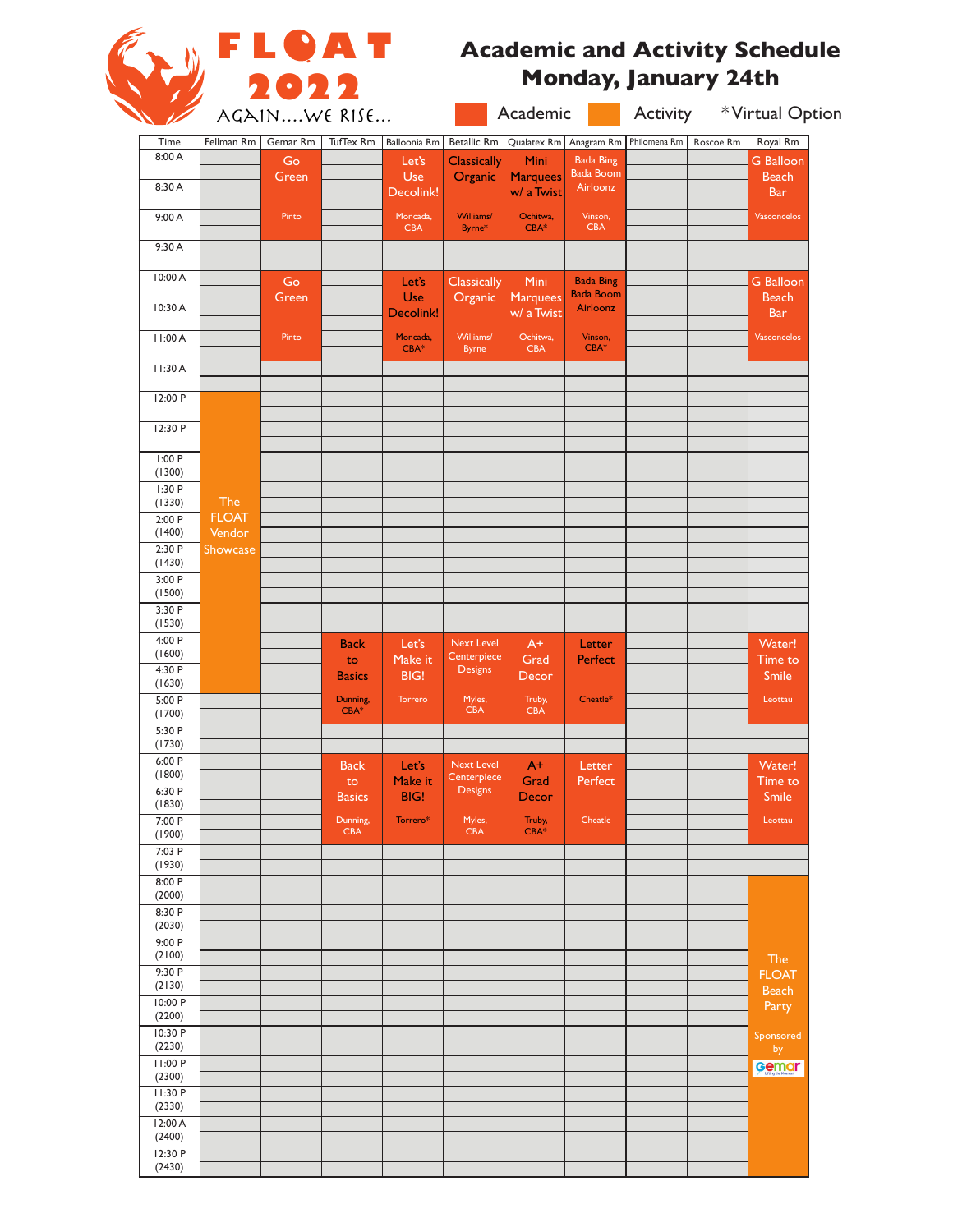

# **Academic and Activity Schedule Tuesday, January 25th**

|                   | AGAINWE RISE               |                       |                            |                        | Academic                       |                          | Activity              |                           | *Virtual Option |          |
|-------------------|----------------------------|-----------------------|----------------------------|------------------------|--------------------------------|--------------------------|-----------------------|---------------------------|-----------------|----------|
| Time              | Fellman Rm                 | Gemar Rm              | TufTex Rm                  | Balloonia Rm           | <b>Betallic Rm</b>             | Qualatex Rm              | Anagram Rm            | Philomena Rm              | Roscoe Rm       | Royal Rm |
| 8:00 A            |                            |                       |                            |                        |                                |                          |                       |                           |                 |          |
| 8:30 A            |                            |                       |                            |                        |                                |                          |                       |                           |                 |          |
| 9:00 A            |                            | <b>Boho</b>           | <b>Balloons</b>            | <b>The</b>             | Recession                      | Floating                 | <b>Ultimate</b>       | <b>Marvelous</b>          |                 |          |
| 9:30 A            |                            | <b>Dreams</b>         | on<br><b>Buildings</b>     | Mighty<br>Lion         | Proof<br>Revenue               | <b>Characters</b>        | Guide<br>to Foils     | Mixed<br>Media            |                 |          |
| 10:00 A           |                            | Pinto                 | Dunning,<br><b>CBA</b>     | $Lam*$                 | Zillman/<br>Kunka              | Onida,<br><b>CBA</b>     | Cheatle*              | Williams/<br><b>Byrne</b> |                 |          |
| 10:30 A           |                            |                       |                            |                        |                                |                          |                       |                           |                 |          |
| 11:00 A           |                            | <b>Boho</b>           | <b>Balloons</b>            | <b>The</b>             | <b>Recession</b>               | Floating                 | <b>Ultimate</b>       | Marvelous                 |                 |          |
| 11:30 A           |                            | <b>Dreams</b>         | on<br><b>Buildings</b>     | Mighty<br>Lion         | Proof<br>Revenue               | <b>Characters</b>        | Guide<br>to Foils     | Mixed<br>Media            |                 |          |
| 12:00 P           |                            | Pinto*                | Dunning,<br><b>CBA</b>     | Lam                    | Zillman/<br>Kunka <sup>*</sup> | Onida,<br><b>CBA</b>     | Cheatle               | Williams/<br><b>Byrne</b> |                 |          |
| 12:30 P           |                            |                       |                            |                        |                                |                          |                       |                           |                 |          |
| 1:00P<br>(1300)   | <b>The</b><br><b>FLOAT</b> |                       |                            |                        |                                |                          |                       |                           |                 |          |
| 1:30P             | Vendor                     |                       |                            |                        |                                |                          |                       |                           |                 |          |
| (1330)<br>2:00P   | Showcase                   |                       |                            |                        |                                |                          |                       |                           |                 |          |
| (1400)<br>2:30 P  |                            |                       |                            |                        |                                |                          |                       |                           |                 |          |
| (1430)<br>3:00P   |                            |                       |                            |                        |                                |                          |                       |                           |                 |          |
| (1500)            |                            | Out of<br><b>This</b> | Instagood<br>Social        | A World<br>of          | <b>LINK O</b><br><b>LOON</b>   | <b>Stacked</b><br>with a | Foil<br>Statement     |                           | Paint<br>Party  |          |
| 3:30 P<br>(1530)  |                            | World                 | Media                      | Colors                 | <b>Designs</b>                 | <b>Twist</b>             | <b>Pieces</b>         |                           |                 |          |
| 4:00 P<br>(1600)  |                            | Vasconcelos*          | Jimenez                    | Moncada,<br><b>CBA</b> | Myles,<br><b>CBA</b>           | Ochitwa,<br>$CBA*$       | Vinson,<br><b>CBA</b> |                           | Torrero         |          |
| 4:30 P            |                            |                       |                            |                        |                                |                          |                       |                           |                 |          |
| (1630)<br>5:00 P  |                            |                       |                            |                        |                                |                          |                       |                           |                 |          |
| (1700)            |                            | Out of<br><b>This</b> | Instagood<br><b>Social</b> | A World<br>of          | <b>LINK O</b><br><b>LOON</b>   | <b>Stacked</b><br>with a | Foil<br>Statement     |                           | Paint<br>Party  |          |
| 5:30 P<br>(1730)  |                            | World                 | <b>Media</b>               | Colors                 | <b>Designs</b>                 | Twist                    | Pieces                |                           |                 |          |
| 6:00 P<br>(1800)  |                            | <b>Vasconcelos</b>    | Jimenez*                   | Moncada,<br><b>CBA</b> | Myles,<br>$CBA*$               | Ochitwa,<br><b>CBA</b>   | Vinson,<br>CBA        |                           | Torrero         |          |
| 6:30 P            |                            |                       |                            |                        |                                |                          |                       |                           |                 |          |
| (1830)<br>7:00 P  |                            |                       |                            |                        |                                |                          |                       |                           |                 |          |
| (1900)<br>7:03 P  |                            |                       |                            |                        |                                |                          |                       |                           |                 |          |
| (1930)            |                            |                       |                            |                        |                                |                          |                       |                           |                 |          |
| 8:00 P<br>(2000)  |                            |                       |                            |                        |                                |                          |                       |                           |                 |          |
| 8:30 P            | <b>DAG</b>                 |                       |                            |                        |                                |                          |                       |                           |                 |          |
| (2030)<br>9:00 P  | Prep<br>Party              |                       |                            |                        |                                |                          |                       |                           |                 |          |
| (2100)<br>9:30P   |                            |                       |                            |                        |                                |                          |                       |                           |                 |          |
| (2130)            |                            |                       |                            |                        |                                |                          |                       |                           |                 |          |
| 10:00 P<br>(2200) |                            |                       |                            |                        |                                |                          |                       |                           |                 |          |
| 10:30 P           |                            |                       |                            |                        |                                |                          |                       |                           |                 |          |
| (2230)<br>11:00 P |                            |                       |                            |                        |                                |                          |                       |                           |                 |          |
| (2300)            |                            |                       |                            |                        |                                |                          |                       |                           |                 |          |
| 11:30 P<br>(2330) |                            |                       |                            |                        |                                |                          |                       |                           |                 |          |
| 12:00 A           |                            |                       |                            |                        |                                |                          |                       |                           |                 |          |
| (2400)<br>12:30 P |                            |                       |                            |                        |                                |                          |                       |                           |                 |          |
| (2430)            |                            |                       |                            |                        |                                |                          |                       |                           |                 |          |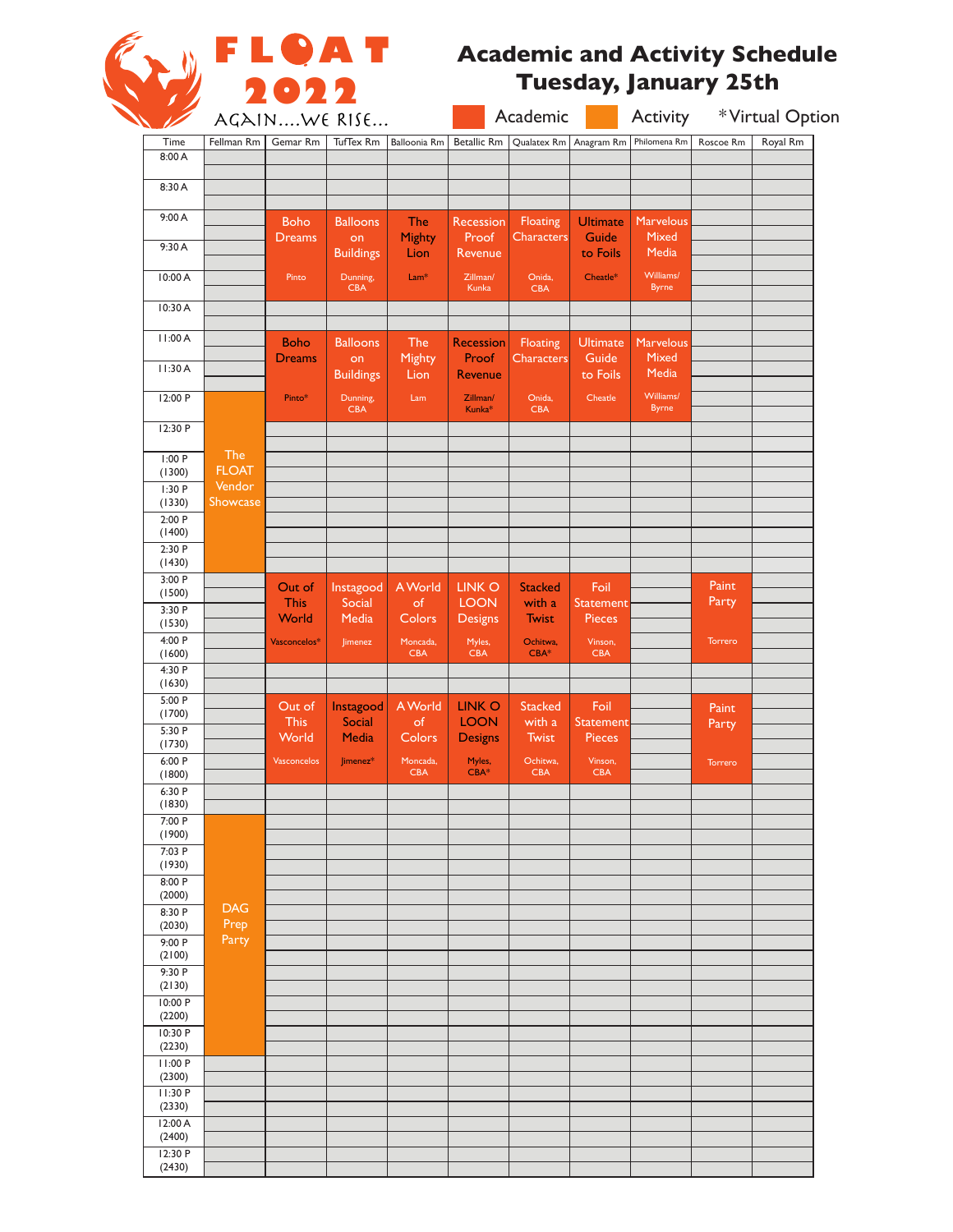